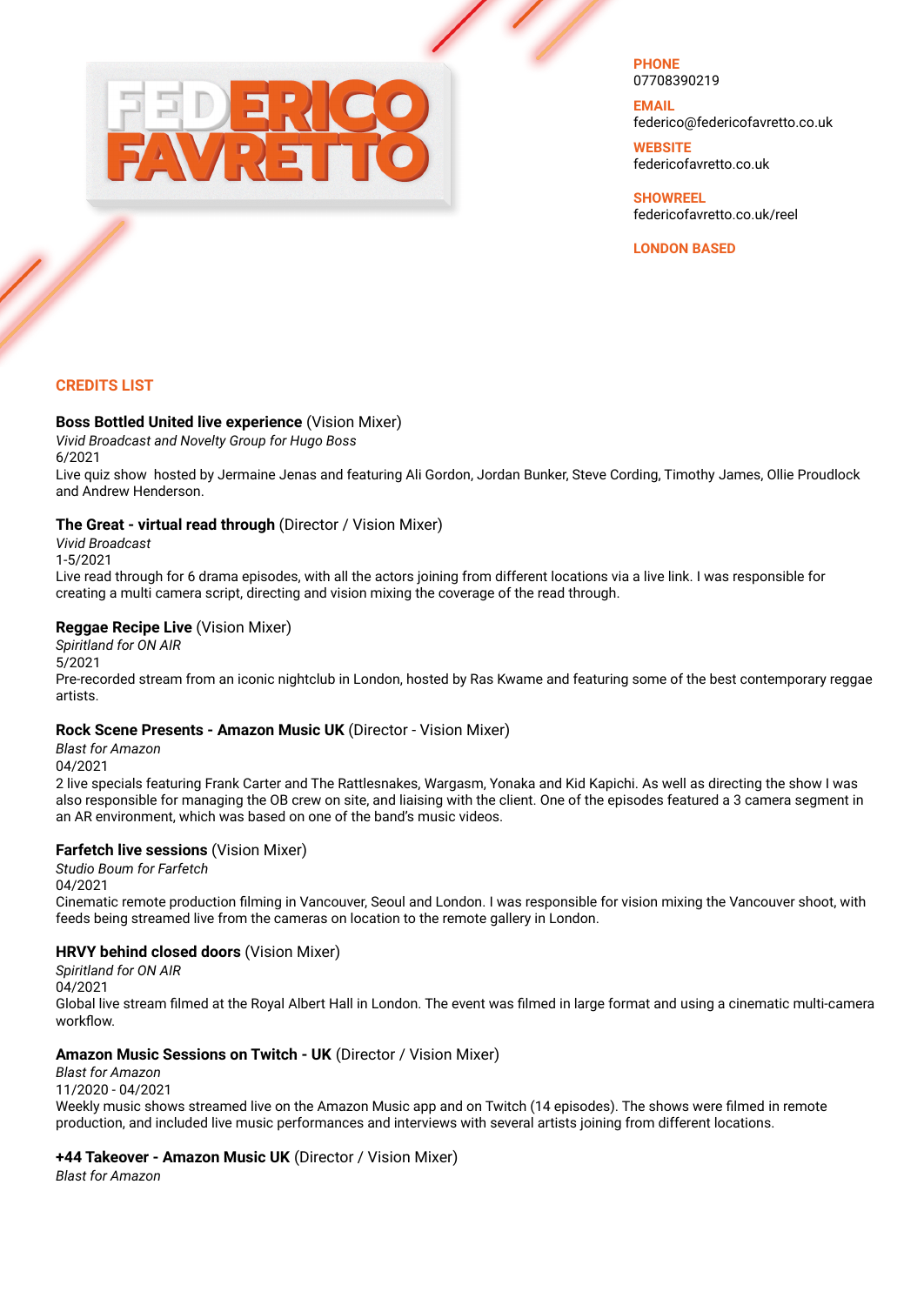3 live specials streamed live on Twitch and on the Amazon Music app. These were filmed using a remote production solution, and using a combination of traditional camera channels and PTZ cameras.

### **Liberal Democrats Conference 2021** (Director / Vision Mixer)

*Vivid Broadcast for the Liberal Democrats* 03/2021 3 days of live panel discussions and debate. We also provided a live feed to Sky news, BBC news, and ITN for the leader's speech. I was responsible for leading the remote gallery team as well as directing the crew on site.

# **Amazon Music Sessions on Twitch - Germany** (Director / Vision Mixer)

*Blast for Amazon* 11/2020 - 03/2021 Weekly music show streamed live on the Amazon Music app and on Twitch (19 episodes). The shows were filmed in remote production, and included live music performances and interviews with several artists joining from different locations.

#### **Amazon Music Sessions on Twitch - France** (Director / Vision Mixer)

*Blast for Amazon* 03/2021 Live show filmed in remote production with the cameras in Paris. I was responsible for directing both the camera crew on site and the gallery team.

#### **Amazon Music Sessions - Italy** (Director / Vision Mixer)

*Blast for Amazon* 12/2020 - 02/2021 Weekly music show streamed live on the Amazon Music app and on Twitch (8 episodes). The shows were filmed in remote production, and included live music performances and interviews with several artists joining from different locations.

#### **Nitin Sawhney live at the Sam Wanamaker Playhouse** (Vision Mixer)

*Spiritland for Senbla* 02/2021 Global live stream from the Sam Wanamaker playhouse in London.

# **Jamie Oliver live on Your Morning Canada** (Technical Producer - Vision Mixer)

*Jamie Oliver Productions* 12/2020 Live cooking segment on Your Morning Canada. I was the key point of contact with the client, and was responsible for ensuring a smooth delivery of the live feed overseas, whilst respecting strict editorial guidelines.

# **Naomi's Garden Christmas Fundraiser** (Director / Vision Mixer)

*Vivid Broadcast* 12/2020 Live fundraiser event. I was responsible for developing a visual look for the show, and leading the gallery team.

#### **Genistar Conference** (Director / Vision Mixer)

*Vivid Broadcast for Genistar* 10/2020 Corporate event featuring a live studio as well as remote guests. I worked in an extremely fast paced and constantly changing environment, in which we constantly had to adapt the structure of the show to new covid restrictions which were imposed only a few

#### **Liberal Democrats Conference 2020** (Director / Vision Mixer)

*Vivid Broadcast for the Liberal Democrats* 9/2020

days before the live programme.

I was responsible for leading the gallery team during the coverage of some panel discussions, with a combination of contributors in the studio and remote guests.

#### **The Barcolana (**Director / Technical Producer)

*A21 for BT Sport*

10/2019

Live broadcast of the biggest sailing race in the world. I was responsible for organising the live coverage and delivery of the event to several Rai channels (Italian national broadcaster) and BT Sport. I directed and vision mixed the host feed, and edited a one hour highlights programme. The event was distributed worldwide and had a potential outreach of 518 million households.